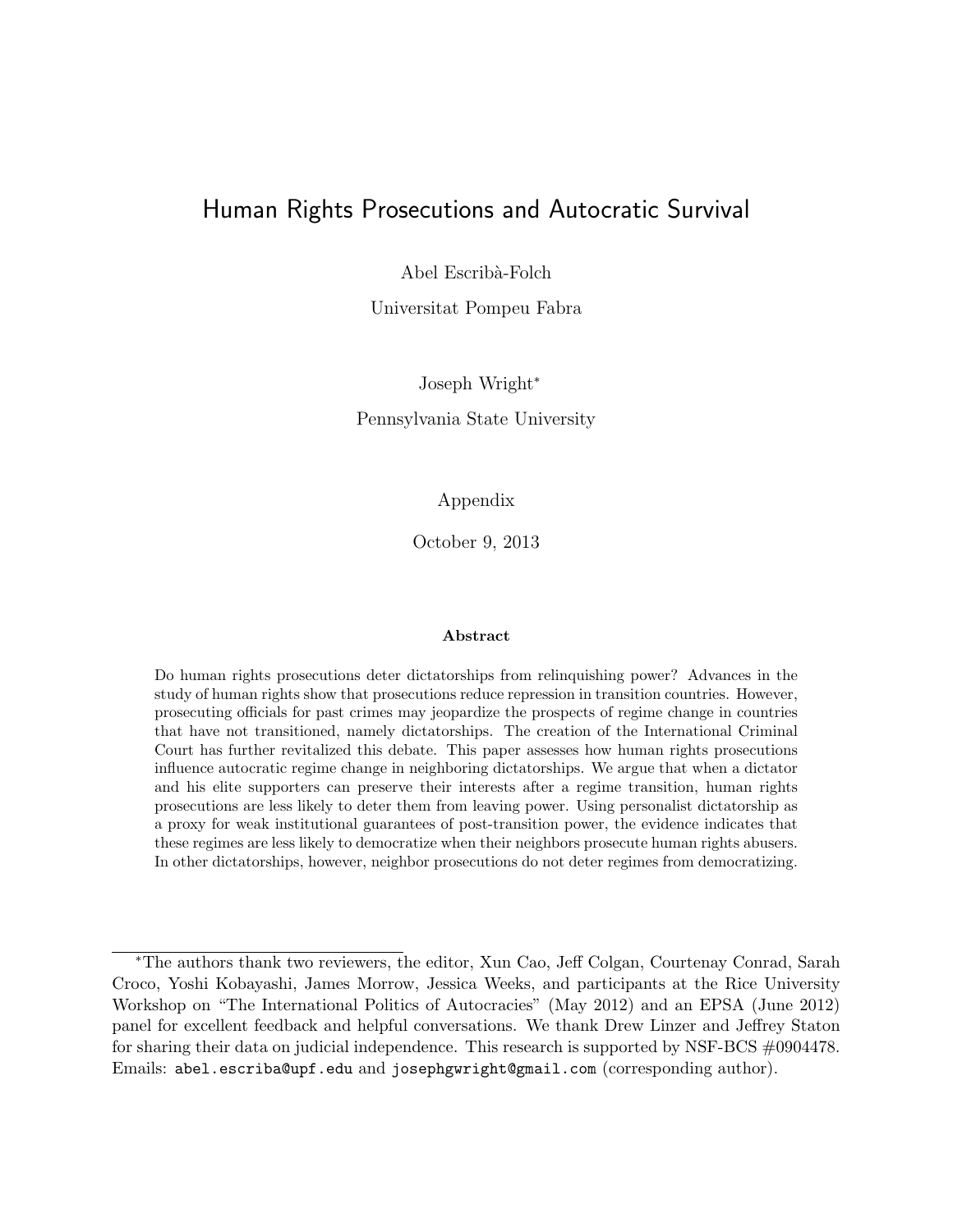# Supplementary Material (online appendices)

|            | Summary Statistics & Data Sources                            | p. 38 |
|------------|--------------------------------------------------------------|-------|
|            | Sample Autocratic regimes, 1977-2006                         | p. 39 |
| Table A-1  | Correlated RE                                                | p. 41 |
| Table A-2  | No unit fixed effects                                        | p. 42 |
| Table A-3  | Autocratic leader failure                                    | p. 43 |
| Table A-4  | Non-violent regime transitions                               | p. 44 |
| Table A-5  | Cheibub, Gandhi, and Vreeland (2010) democratic transitions  | p. 45 |
| Table A-6  | Alternative specifications for modeling calendar time trends | p. 46 |
| Table A-7  | Alternative lags for the HRP variable                        | p. 47 |
| Table A-8  | Religious neighbors                                          | p. 48 |
| Figure A-1 | Weighted neighbor prosecutions index                         | p. 49 |
| Figure A-2 | Regional neighbor prosecutions and democratization           | p. 50 |
| Figure A-3 | Conditional logit simulation                                 | p. 51 |
| Figure A-4 | Interaction term, by distance cut points.                    | p. 52 |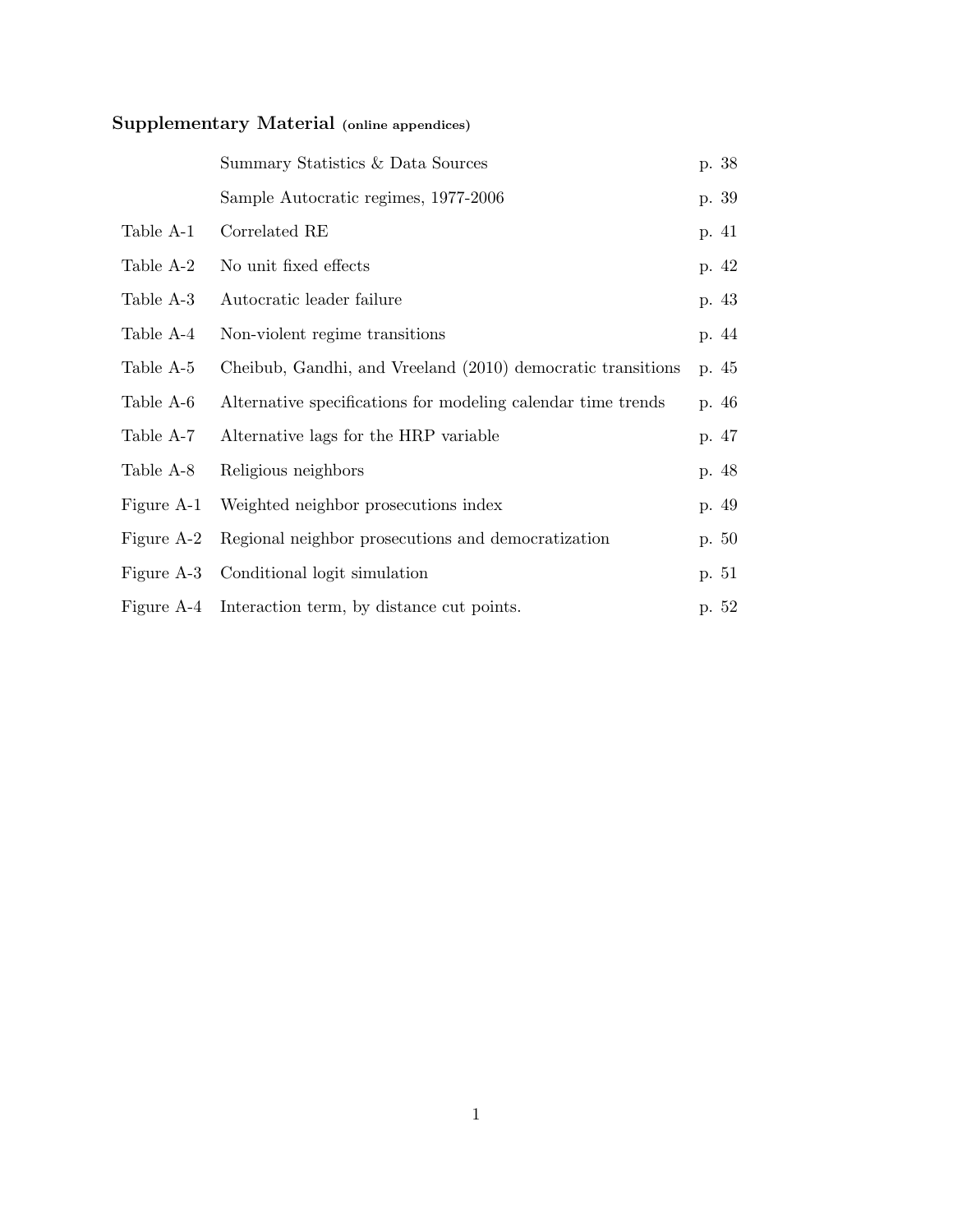| Variable                       | $N \times T$ | Mean | <b>StDev</b> | Min              | Max            | Source                   |
|--------------------------------|--------------|------|--------------|------------------|----------------|--------------------------|
|                                |              |      |              |                  |                |                          |
|                                |              |      |              |                  |                |                          |
| Regime Failure                 | 2304         | 0.05 | 0.22         | $\boldsymbol{0}$ | $\mathbf{1}$   | updated Geddes (2003)    |
| Democratic Transition          | 2304         | 0.03 | 0.16         | $\boldsymbol{0}$ | 1              | updated Geddes (2003)    |
| Non-violent Transition         | 2304         | 0.03 | 0.17         | $\boldsymbol{0}$ | 1              | updated Geddes (2003)    |
| Regime Duration                | 2304         | 22.1 | 17.9         | 1                | 88             | updated Geddes (2003)    |
| Personalist Dictatorship       | 2304         | 0.29 | 0.45         | $\boldsymbol{0}$ | $\mathbf{1}$   | updated Geddes (2003)    |
| <b>HRP</b>                     | 2304         | 0.11 | 0.23         | $\boldsymbol{0}$ | 1.64           | Kim $&$ Sikkink $(2010)$ |
| Neighbor Democratization       | 2304         | 0.68 | 0.63         | $\boldsymbol{0}$ | 2.30           | updated Geddes (2003)    |
| Neighbor Civil war             | 2304         | 0.69 | 0.69         | 0                | 2.40           | Gleditsch et al. (2002)  |
|                                |              |      |              |                  |                |                          |
| $Log(GDPpc)_{t-1}$             | 2303         | 7.58 | 0.92         | 5.33             | 10.23          | Maddison (2010)          |
| $Log(Population)_{t-1}$        | 2303         | 9.23 | 1.37         | 6.28             | 14.08          | Maddison $(2010)$        |
| Civil $\text{War}_{t-1}$       | 2304         | 0.28 | 0.60         | $\mathbf{0}$     | $\overline{2}$ | Gleditsch et al. (2002)  |
| Previous Democracy             | 2304         | 0.17 | 0.38         | $\overline{0}$   | 1              | updated Geddes (2003)    |
| Judicial Indepndence $t-1,t-2$ | 2295         | 0.21 | 0.12         | .02              | 0.66           | Linzer & Staton $(2012)$ |

## Summary Statistics and Data Sources

61 of 174 (or 35%) sample regimes are personalist

post-1999, 31 of 73 (or 42%) regimes are personalist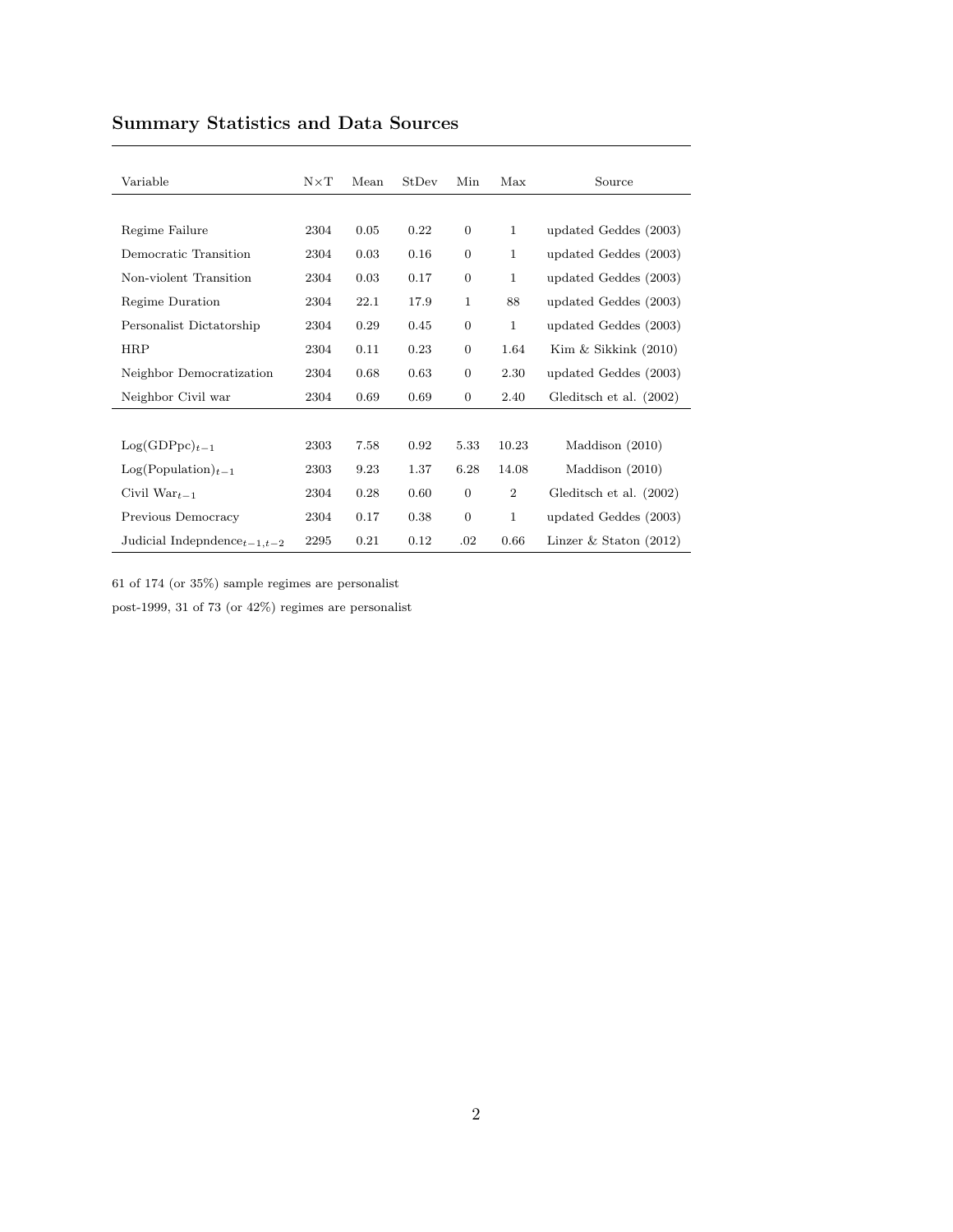## Sample Autocracies, 1977-2006

| Afghanistan     | 1977 - 1978   | Congo-Brz      | 1977 - 1991   | Korea South | 1977 - 1987   | Poland       | 1977 - 1989   |
|-----------------|---------------|----------------|---------------|-------------|---------------|--------------|---------------|
| Afghanistan     | 1979 - 1992   | Congo-Brz      | 1998 - 2006   | Kuwait      | 1977 - 2006   | Romania      | 1977 - 1989   |
| Afghanistan     | 1997 - 2001   | Cuba           | 1977 - 2006   | Kyrgyzstan  | 1992 - 2005   | Russia       | 1994 - 2006   |
| Albania         | 1977 - 1991   | Czechoslovakia | 1977 - 1989   | Kyrgyzstan  | $2006 - 2006$ | Rwanda       | 1977 - 1994   |
| Algeria         | 1977 - 1992   | Dominican Rep  | 1977 - 1978   | Laos        | 1977 - 2006   | Rwanda       | 1995 - 2006   |
| Algeria         | 1993 - 2006   | Ecuador        | 1977 - 1979   | Lesotho     | 1977 - 1986   | Saudi Arabia | 1977 - 2006   |
| Angola          | 1977 - 2006   | Egypt          | 1977 - 2006   | Lesotho     | 1987 - 1993   | Senegal      | 1977 - 2000   |
| Argentina       | 1977 - 1983   | El Salvador    | 1977 - 1982   | Liberia     | 1977 - 1980   | Sierra Leone | 1977 - 1992   |
| Armenia         | 1996 - 1998   | El Salvador    | 1983 - 1994   | Liberia     | 1981 - 1990   | Sierra Leone | 1993 - 1996   |
| Armenia         | 1999 - 2006   | Ethiopia       | 1977 - 1991   | Liberia     | $1998 - 2003$ | Sierra Leone | 1998 - 1998   |
| Azerbaijan      | 1992 - 1992   | Ethiopia       | 1992 - 2006   | Libya       | 1977 - 2006   | Singapore    | 1977 - 2006   |
| Azerbaijan      | $1994 - 2006$ | Gabon          | 1977 - 2006   | Madagascar  | 1977 - 1993   | Somalia      | 1977 - 1991   |
| Bangladesh      | 1977 - 1982   | Gambia         | 1977 - 1994   | Malawi      | 1977 - 1994   | South Africa | 1977 - 1994   |
| Bangladesh      | 1983 - 1990   | Gambia         | 1995 - 2006   | Malaysia    | 1977 - 2006   | Soviet Union | 1977 - 1991   |
| Belarus         | 1992 - 1994   | Georgia        | 1992 - 1992   | Mali        | 1977 - 1991   | Sri Lanka    | 1979 - 1994   |
| Belarus         | 1995 - 2006   | Georgia        | 1993 - 2003   | Mauritania  | 1977 - 1978   | Sudan        | 1977 - 1985   |
| Benin           | 1977 - 1990   | Ghana          | 1977 - 1979   | Mauritania  | $1979 - 2005$ | Sudan        | 1986 - 1986   |
| Bolivia         | 1977 - 1979   | Ghana          | $1982 - 2000$ | Mauritania  | 2006 - 2006   | Sudan        | 1990 - 2006   |
| Bolivia         | 1981 - 1982   | Guatemala      | 1977 - 1985   | Mexico      | $1977 - 2000$ | Swaziland    | 1977 - 2006   |
| Botswana        | 1977 - 2006   | Guatemala      | 1986 - 1995   | Mongolia    | 1977 - 1993   | Syria        | 1977 - 2006   |
| <b>Brazil</b>   | 1977 - 1985   | Guinea Bissau  | 1977 - 1980   | Morocco     | 1977 - 2006   | Taiwan       | 1977 - 2000   |
| Bulgaria        | 1977 - 1990   | Guinea Bissau  | 1981 - 1999   | Mozambique  | $1977 - 2006$ | Tajikistan   | 1992 - 2006   |
| Burkina Faso    | 1977 - 1980   | Guinea Bissau  | $2003 - 2003$ | Myanmar     | 1977 - 1988   | Tanzania     | 1977 - 2006   |
| Burkina Faso    | 1981 - 1982   | Guinea         | 1977 - 1984   | Myanmar     | 1989 - 2006   | Thailand     | 1977 - 1988   |
| Burkina Faso    | 1983 - 1987   | Guinea         | 1985 - 2006   | Namibia     | $1991 - 2006$ | Thailand     | 1992 - 1992   |
| Burkina Faso    | 1988 - 2006   | Haiti          | 1977 - 1986   | Nepal       | 1977 - 1991   | Togo         | 1977 - 2006   |
| Burundi         | 1977 - 1987   | Haiti          | 1987 - 1988   | Nepal       | $2003 - 2006$ | Tunisia      | 1977 - 2006   |
| Burundi         | 1988 - 1993   | Haiti          | 1989 - 1990   | Nicaragua   | 1977 - 1979   | Turkey       | 1981 - 1983   |
| Burundi         | 1997 - 2003   | Haiti          | 1992 - 1994   | Nicaragua   | 1980 - 1990   | Turkmenistan | 1992 - 2006   |
| Cambodia        | 1977 - 1979   | Haiti          | $2000 - 2004$ | Niger       | 1977 - 1991   | UAE          | 1977 - 2006   |
| Cambodia        | 1980 - 2006   | Honduras       | 1977 - 1981   | Niger       | 1997 - 1999   | Uganda       | 1977 - 1979   |
| Cameroon        | 1977 - 1983   | Hungary        | 1977 - 1990   | Nigeria     | 1977 - 1979   | Uganda       | 1981 - 1985   |
| Cameroon        | $1984 - 2006$ | Indonesia      | 1977 - 1999   | Nigeria     | 1984 - 1993   | Uganda       | 1987 - 2006   |
| Cen African Rep | 1977 - 1979   | Iran           | 1977 - 1979   | Nigeria     | 1994 - 1999   | Uruguay      | 1977 - 1984   |
| Cen African Rep | 1980 - 1981   | Iran           | 1980 - 2006   | Oman        | 1977 - 2006   | Uzbekistan   | 1992 - 2006   |
| Cen African Rep | 1982 - 1993   | Iraq           | 1977 - 1979   | Pakistan    | 1977 - 1977   | Vietnam      | 1977 - 2006   |
| Cen African Rep | $2004 - 2006$ | Iraq           | $1980 - 2003$ | Pakistan    | 1978 - 1988   | Yemen        | 1977 - 1978   |
| Chad            | 1977 - 1979   | Ivory Coast    | 1977 - 1999   | Pakistan    | $2000 - 2006$ | Yemen        | 1979 - 2006   |
| Chad            | 1983 - 1990   | Ivory Coast    | $2000 - 2000$ | Panama      | 1977 - 1982   | Yugoslavia   | 1977 - 1990   |
| Chad            | $1991 - 2006$ | Ivory Coast    | $2001 - 2006$ | Panama      | 1983 - 1989   | Zambia       | 1977 - 1991   |
| Chile           | 1977 - 1989   | Jordan         | 1977 - 2006   | Paraguay    | 1977 - 1993   | Zambia       | 1997 - 2006   |
| China           | 1977 - 2006   | Kazakhstan     | 1992 - 2006   | Peru        | 1977 - 1980   | Zimbabwe     | $1981 - 2006$ |
| Congo/Zaire     | 1977 - 1997   | Kenya          | 1977 - 2002   | Peru        | 1993 - 2000   |              |               |
| Congo/Zaire     | 1998 - 2006   | Korea North    | 1977 - 2006   | Philippines | 1977 - 1986   |              |               |
|                 |               |                |               |             |               |              |               |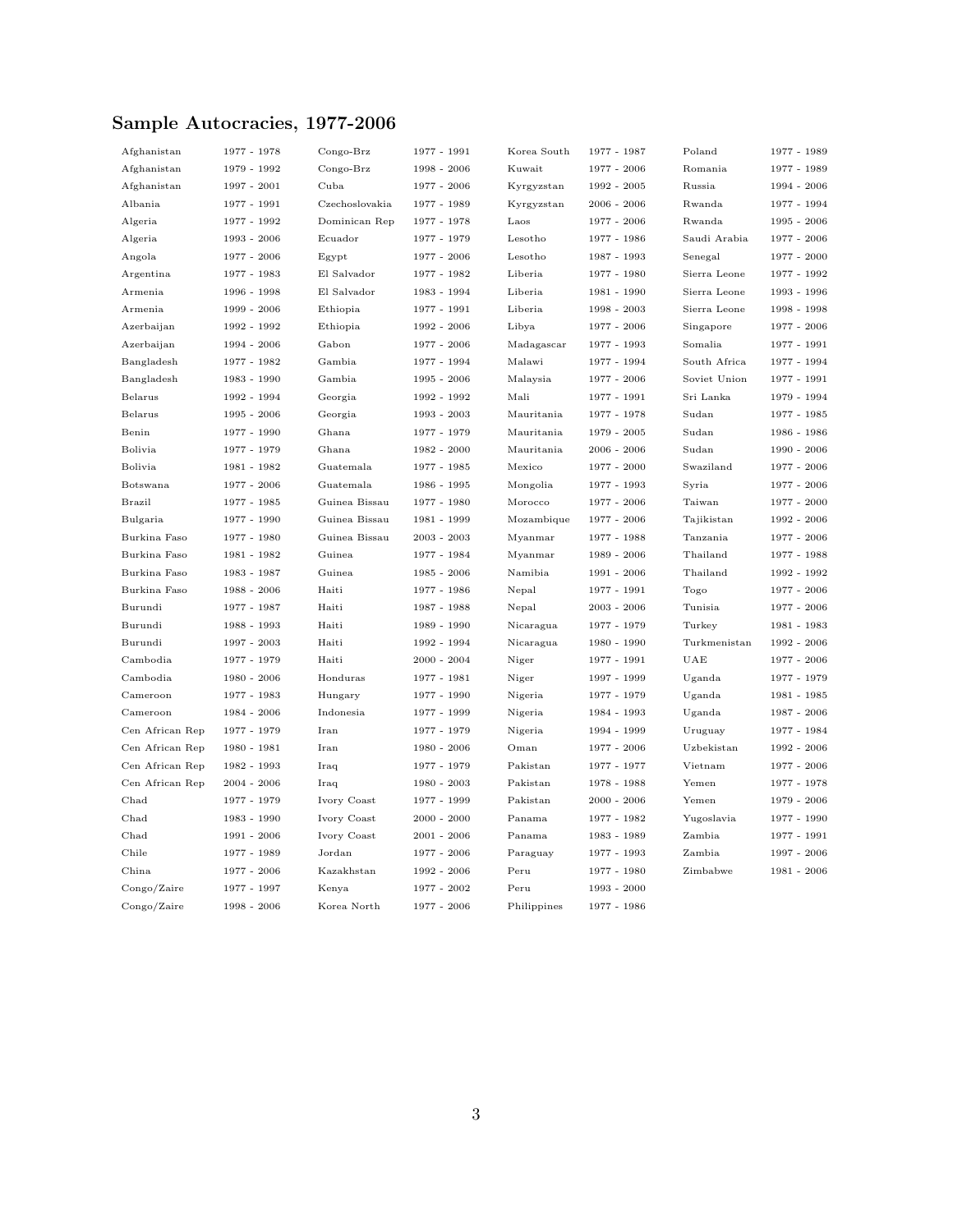The two estimators employed in the main text are a conditional logit and a linear model with country fixed-effects. A conditional logit model drops roughly half of the regimes from the sample that do not transition to democracy between [1](#page-4-0)977 and  $2006<sup>1</sup>$  while a linear model assumes unbounded values for the dependent variable, which is binary.

Readers may prefer to see the results from an approach that circumvents each of these issues. We therefore use a limited dependent variable model, but condition the estimates on the unit means of both the explanatory and the dependent variables.[2](#page-4-1) Note that a linear fixed effects model does the exact same data transformation, but with a different (i.e. linear) link function.

$$
Pr(Y_t = 1 | Y_{t-1} = 0) = \alpha_{j[i]} + \beta X_{i,t-1} + \theta \bar{X}_i + \vartheta \bar{Y}_i + \varepsilon_{i,t}
$$
\n(1)

When unit random effects are added to this model, [Wooldridge 2002,](#page-16-0) 487 calls this approach "Chamberlain's random effects probit" to distinguish it from the traditional random effects probit (with no unit means). Appendix Table A-1 reports the estimates from this model with an additional set of parameters for the year-means of each variable to "mimic" year fixed effects:

$$
Pr(Y_t = 1 | Y_{t-1} = 0) = \alpha_{j[i]} + \beta X_{i,t-1} + \theta \bar{X}_i + \vartheta \bar{Y}_i + \phi \bar{X}_t + \varphi \bar{Y}_t + \varepsilon_{i,t}; \ \alpha_j \sim N(\mu_\alpha, \sigma_\alpha^2); \ \varepsilon_{i,t} \sim N(0, \sigma_y^2)
$$
\n(2)

We estimate this model in Stata version 12 with the gllamm package which allows us to include unit random effects as well as cluster the errors on units (the xtprobit command does not allow simultaneous random effects and clustered errors). The estimates are substantively the same as those reported in the main text, with the exception that the estimate for the HRP coefficient is now positive and statistically different from zero.<sup>[3](#page-4-2)</sup>

<span id="page-4-0"></span> $183$  of 174, or 48 percent, of regimes in the sample are in countries that do not have a democratic transition during the sample period.

<span id="page-4-1"></span><sup>&</sup>lt;sup>2</sup>Note that the estimates of the parameters of interest,  $\beta$ , are the same irrespective of whether we use demeaned variables or not. Whether the time-varying information is demeaned or not will, however, affect the estimates of  $\theta$ .

<span id="page-4-2"></span><sup>&</sup>lt;sup>3</sup>In an earlier version of this paper, we showed that the results using this approach are robust to all the specification changes contained Tables A-3 to A-8 in this Appendix.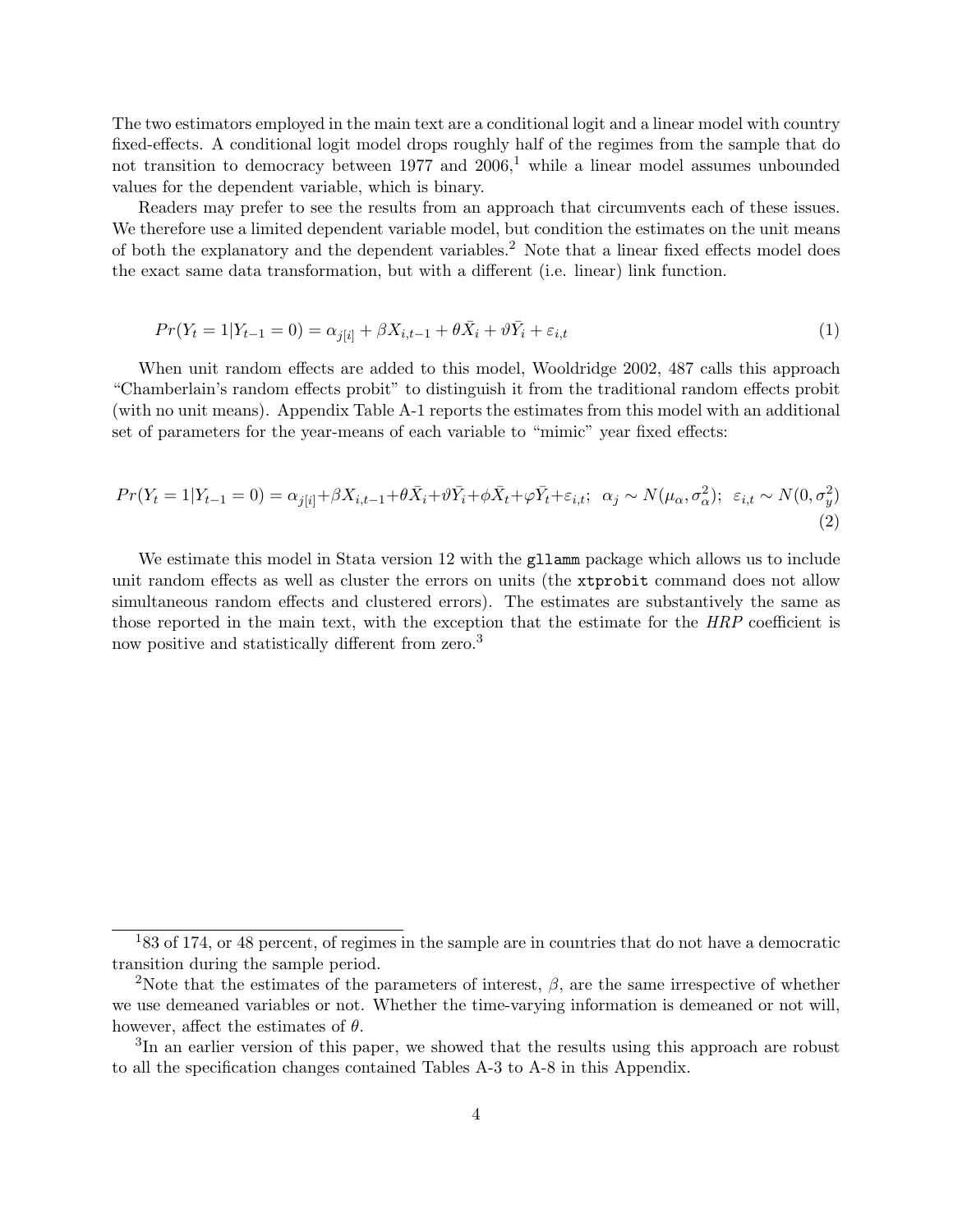|                                        | (1)        | (2)        |
|----------------------------------------|------------|------------|
|                                        |            |            |
| HRP                                    | 0.417      | $1.112+$   |
|                                        | (0.44)     | (0.59)     |
| $HRP \times Pers.$                     |            | $-2.470**$ |
|                                        |            | (0.81)     |
| Personalist                            | $-1.324*$  | $-0.882$   |
|                                        | (0.59)     | (0.59)     |
| Nbr democratic transitions             | $0.391*$   | $0.404*$   |
|                                        | (0.18)     | (0.17)     |
| Nbr post-civil war transitions         | $-0.167$   | $-0.159$   |
|                                        | (0.20)     | (0.21)     |
| Prior democracy                        | 0.035      | 0.023      |
|                                        | (0.38)     | (0.38)     |
| Constant                               | $-3.598**$ | $-4.070**$ |
|                                        | (0.92)     | (1.11)     |
|                                        |            |            |
| $\beta_{HRP} + \beta_{HRP\times Pers}$ |            | $-1.357**$ |
|                                        |            | (0.52)     |
|                                        |            |            |
| Unit means                             | yes        | yes        |
| Calendar time means                    | yes        | yes        |

Table A-1: Unit- and Year-means probit model

+ p<0.10;<sup>∗</sup> p<0.05; ∗∗ p<0.01. Dependent variable is democratic transition. Probit with clustered standard errors in parentheses. Unit- and year-means for all explanatory variables (and the dependent variable), and duration time polynomials (3) included in all models but not reported. 174 regimes in 108 countries from 1977-2006.  $N\times T=2304.$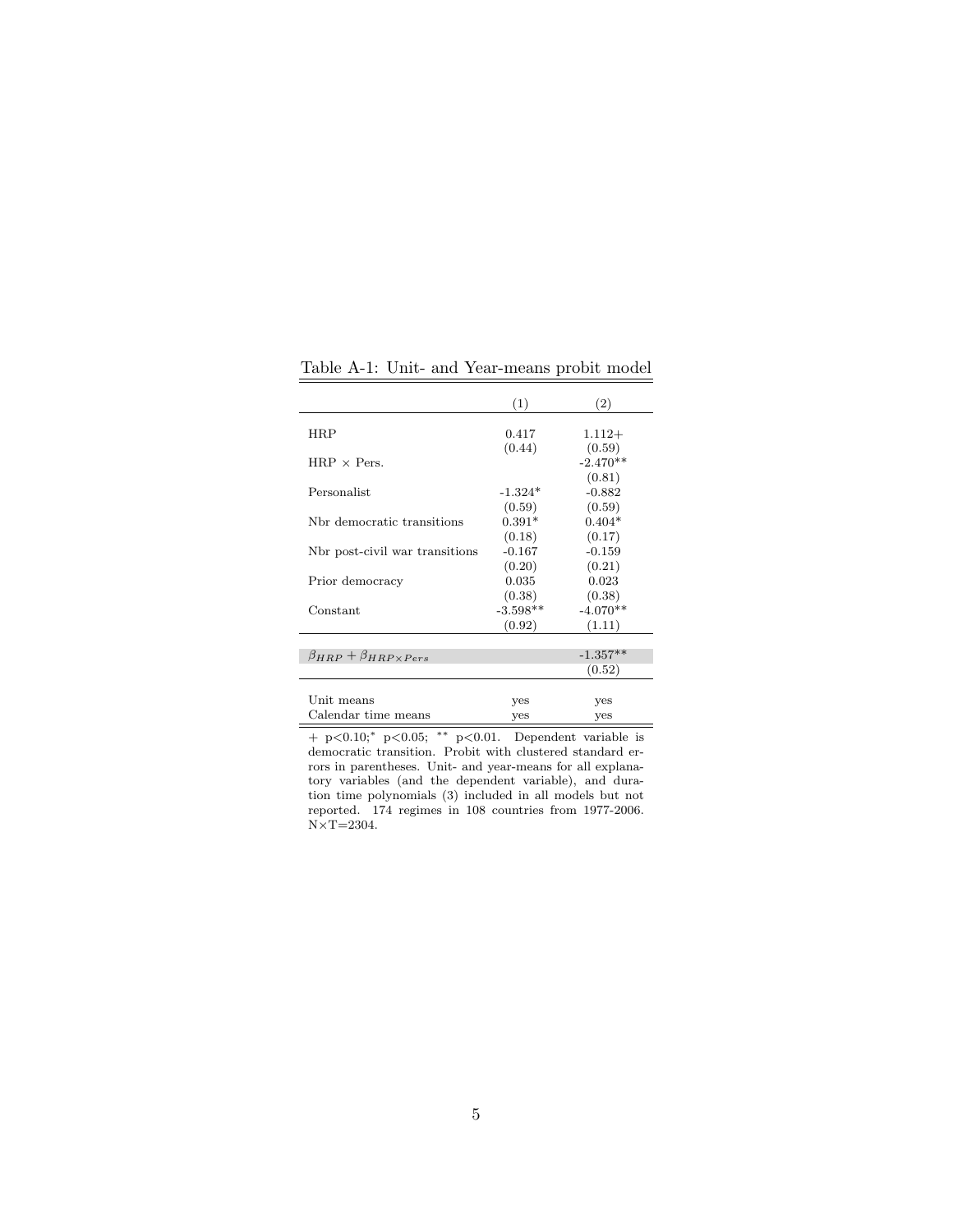|                                        | Probit     | <b>RE</b> Probit |
|----------------------------------------|------------|------------------|
|                                        | (1)        | (2)              |
| HRP                                    | $0.589*$   | $0.489+$         |
|                                        | (0.29)     | (0.28)           |
| $HRP \times Pers.$                     | $-1.283**$ | $-1.091*$        |
|                                        | (0.46)     | (0.45)           |
| Personalist                            | $-0.117$   | $-0.107$         |
|                                        | (0.17)     | (0.17)           |
| Nbr democratic transitions             | 0.122      | 0.079            |
|                                        | (0.13)     | (0.11)           |
| Not post-civil war transitions         | $-0.424**$ | $-0.401**$       |
|                                        | (0.11)     | (0.10)           |
| Prior democracy                        | $0.715**$  | $0.687**$        |
|                                        | (0.15)     | (0.15)           |
| Constant                               | $-5.917**$ | $-2.199**$       |
|                                        | (0.19)     | (0.24)           |
|                                        |            |                  |
| $\beta_{HRP} + \beta_{HRP\times Pers}$ | $-0.694+$  | $-0.602+$        |
|                                        | (0.41)     | (0.36)           |
|                                        |            |                  |
| Country RE                             | no         | yes              |
| Calendar time                          | year FE    | period FE        |
|                                        |            |                  |
| Observations                           | 2118       | 2304             |

Table A-2: No unit fixed effects

 $+$  p $<0.10$ ;<sup>\*</sup> p $<0.05$ ; \*\* p $<0.01$ . Clustered standard errors in parentheses. Duration time polynomials (3) in all models but not reported. Year FE are calendar year dummies; period FE are dummies for 5-year periods.

The models in this table drop unit means or fixed-effects. The first column reports a standard probit model with year fixed-effects; the second reports a random effects probit with controls for five-year periods because the estimation does not converge with random effects and year fixed-effects. Both results are similar to those reported in the main text.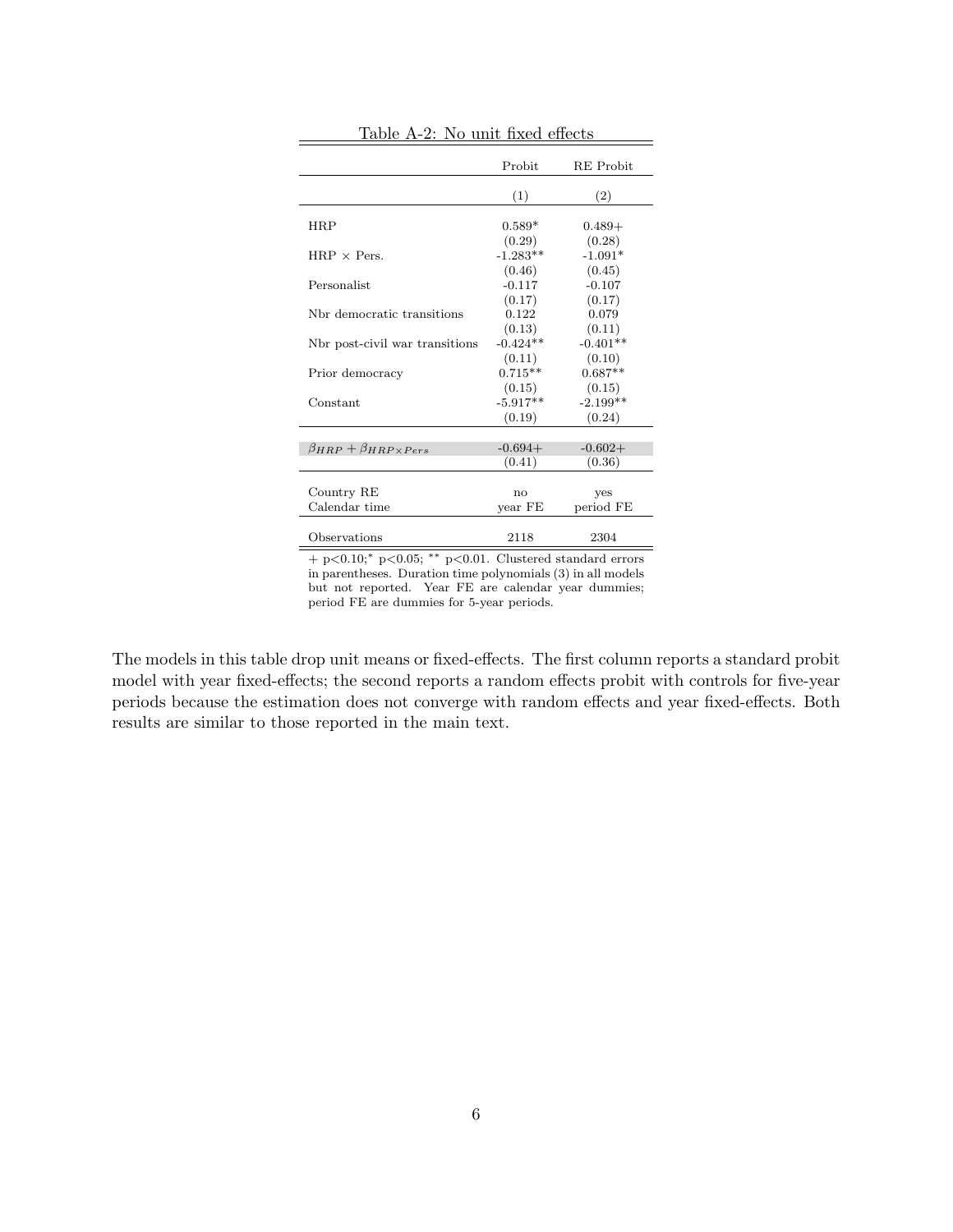| Table A-3: Leader exits                |                           |                           |  |  |
|----------------------------------------|---------------------------|---------------------------|--|--|
|                                        | <b>LPM</b>                | Conditional<br>Logit      |  |  |
|                                        | (1)                       | (2)                       |  |  |
| <b>HRP</b>                             | $0.103*$                  | 1.318*                    |  |  |
| $HRP \times Pers.$                     | (0.05)<br>$-0.238**$      | (0.66)<br>$-3.631**$      |  |  |
| Personalist                            | (0.07)<br>$-0.060$        | (1.13)<br>$-0.677$        |  |  |
| Nbr democratic transitions             | (0.05)<br>0.022           | (0.46)<br>$0.332+$        |  |  |
| Not post-civil war transitions         | (0.01)<br>$-0.027+$       | (0.19)<br>$-0.466*$       |  |  |
| Prior democracy                        | (0.01)<br>0.042<br>(0.05) | (0.23)<br>0.115<br>(0.46) |  |  |
| Log GDP per capita                     | $-0.020$<br>(0.03)        | $-0.350$<br>(0.54)        |  |  |
| Log popuation                          | $-0.212**$<br>(0.07)      | $-3.735**$<br>(1.25)      |  |  |
| Civil war                              | $0.037*$<br>(0.02)        | $0.450*$<br>(0.19)        |  |  |
| Judicial independence                  | $0.725**$<br>(0.16)       | $9.340**$<br>(2.02)       |  |  |
| $\beta_{HRP} + \beta_{HRP\times Pers}$ | $-0.135**$                | $-2.312*$                 |  |  |
|                                        | (0.05)                    | (1.02)                    |  |  |
| Country FE<br>Year FE                  | yes<br>yes                | yes                       |  |  |
| Observations                           | 2180                      | 1582                      |  |  |

Table A-3: Leader exits

+ p<0.10;<sup>∗</sup> p<0.05; ∗∗ p<0.01. Clustered standard errors in parentheses. Duration time polynomials (3) or duration dummies included in all models but not reported. Natural death and term limited exits are treated as right-censored.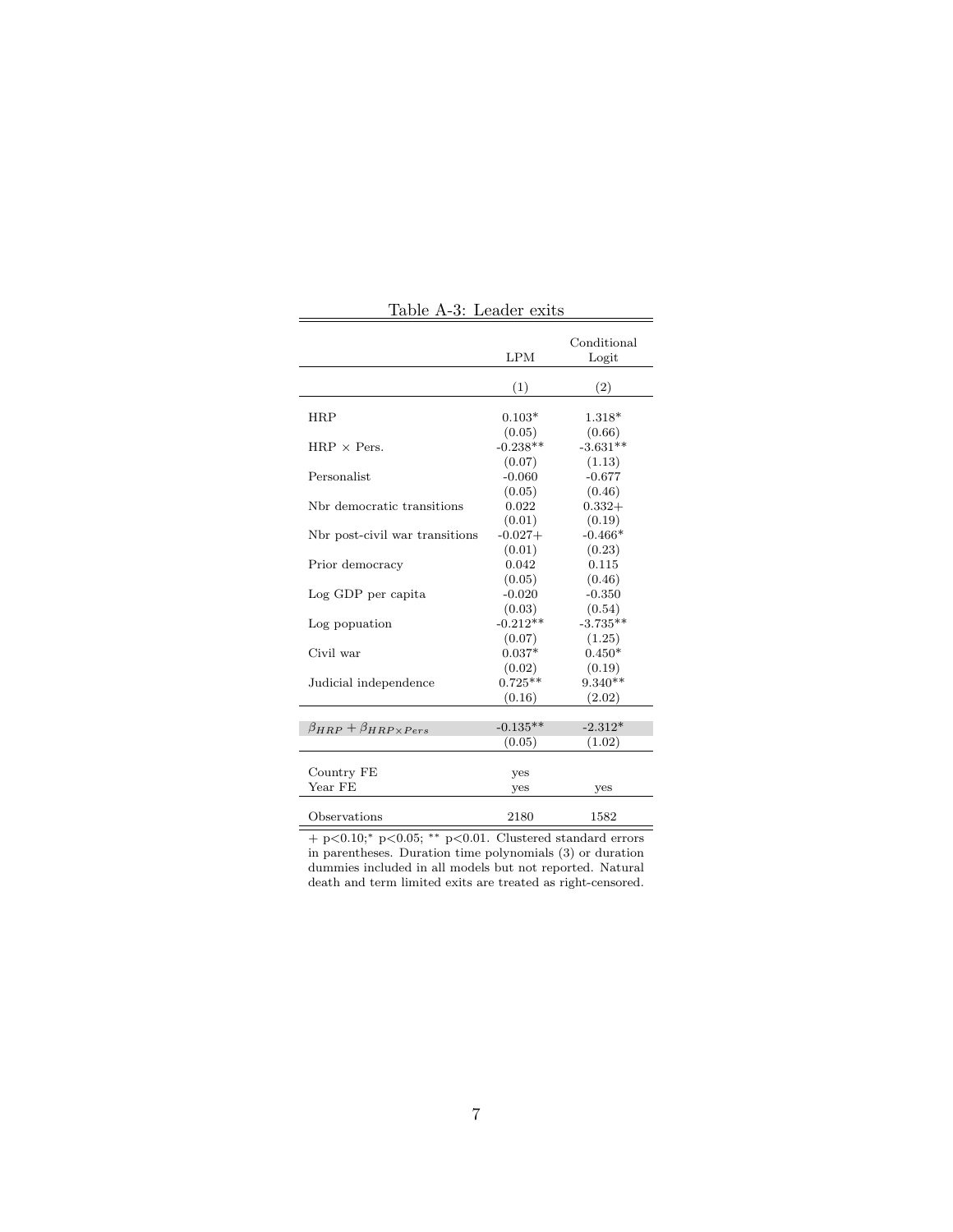|                                        | LPM        | Conditional<br>Logit |
|----------------------------------------|------------|----------------------|
|                                        | (1)        | (2)                  |
|                                        |            |                      |
| HRP                                    | $0.082+$   | 1.777                |
|                                        | (0.04)     | (1.50)               |
| $HRP \times Pers.$                     | $-0.170**$ | $-4.854*$            |
|                                        | (0.05)     | (1.95)               |
| Personalist                            | $-0.043$   | $-2.253*$            |
|                                        | (0.04)     | (1.02)               |
| Nbr democratic transitions             | 0.006      | 0.255                |
|                                        | (0.01)     | (0.46)               |
| Not post-civil war transitions         | $-0.005$   | 0.732                |
|                                        | (0.01)     | (0.53)               |
| Prior democracy                        | 0.014      | 0.404                |
|                                        | (0.03)     | (0.94)               |
| Log GDP per capita                     | $-0.021$   | 1.717                |
|                                        | (0.02)     | (1.43)               |
| Log population                         | $-0.125*$  | $-30.470**$          |
|                                        | (0.05)     | (8.96)               |
| Civil war                              | $0.018+$   | $1.102*$             |
|                                        | (0.01)     | (0.53)               |
| Judicial independence                  | $0.446**$  | 16.346**             |
|                                        | (0.12)     | (4.15)               |
|                                        |            |                      |
| $\beta_{HRP} + \beta_{HRP\times Pers}$ | $-0.088**$ | $-3.077+$            |
|                                        | (0.03)     | (1.84)               |
|                                        |            |                      |
| Country FE                             | yes        |                      |
| Year FE                                | yes        | yes                  |
|                                        |            |                      |
| Observations                           | 2294       | 950                  |

Table A-4: Non-violent regime transitions

+ p<0.10;<sup>∗</sup> p<0.05; ∗∗ p<0.01. Clustered standard errors in parentheses. Duration time polynomials (3) or duration dummies included in all models but not reported.

The logic of our argument should also apply to non-violent regime transitions. Examining democratic as well as non-violent transitions should increase our confidence in the findings because they measure slightly different conceptualizations of a transition where the incumbent relinquishes power. Unsurprisingly, there is a large overlap between the two variables. Roughly two-thirds of democratic transitions are non-violent and a similar share of non-violent transitions are also democratic. The democratic transition in Poland, for example, was not violent even though it entailed mass demonstrations against the Communist regime. In constrast, the Romanian transition to democracy was marked by both mass demonstrations and violence. In this case, the dictator and his wife were executed. Non-violent transitions in the data set from [Geddes, Wright and Frantz](#page-16-1) [2014](#page-16-1) are defined as the absence of deaths through the use of violent force during the regime transition event. The threat of violent force can be used during a transition event without resulting in deaths. For example, the ouster of the military junta in Haiti in 1994 by U.S. military forces entailed threats but no deaths from the use of violent force.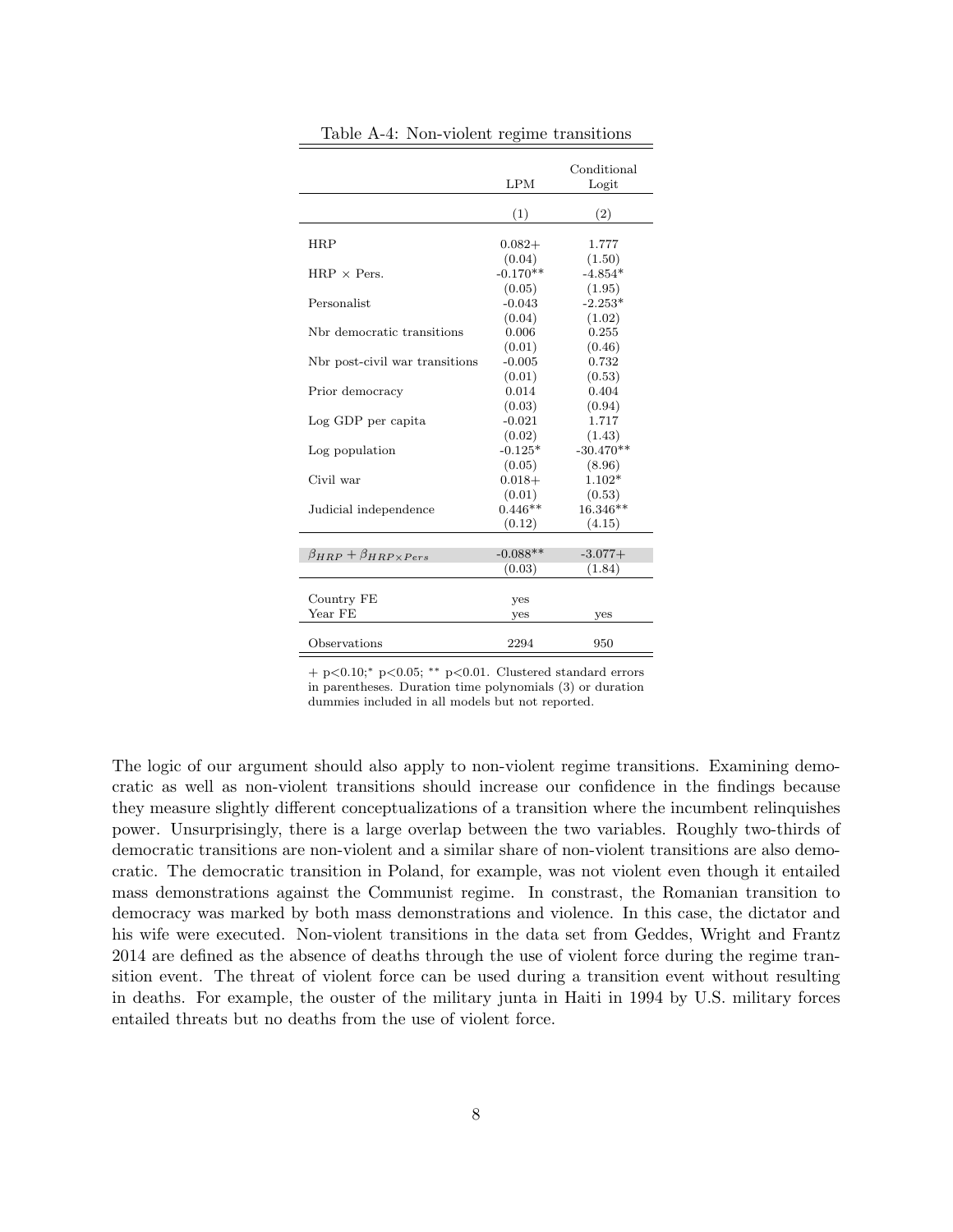|                                         | LPM                    | Conditional<br>Logit |
|-----------------------------------------|------------------------|----------------------|
|                                         | (1)                    | (2)                  |
| <b>HRP</b>                              | 0.006                  | 1.059                |
| $HRP \times Pers.$                      | (0.02)<br>$-0.056+$    | (1.93)<br>$-8.617*$  |
|                                         | (0.03)                 | (3.52)               |
| Personalist                             | $-0.005$               | $-1.874$             |
| Nbr democratic transitions              | (0.02)<br>$0.013+$     | (2.93)<br>0.379      |
|                                         | (0.01)                 | (0.47)               |
| Not post-civil war transitions          | $-0.014*$<br>(0.01)    | $-1.303$<br>(1.00)   |
| Prior dem                               | $-0.025$               | 0.517                |
| Log GDP per capita                      | (0.02)<br>$-0.005$     | (1.76)<br>$-5.285$   |
|                                         | (0.01)                 | (3.41)               |
| Log population                          | $-0.076*$<br>(0.03)    | 4.024<br>(6.16)      |
| Civil war                               | $0.014+$               | 0.496                |
| Judicial independence                   | (0.01)<br>$0.212**$    | (0.79)<br>39.217**   |
|                                         | (0.07)                 | (8.22)               |
| $\beta_{HBP} + \beta_{HBP \times Pers}$ | $-0.0497*$             | $-7.558*$            |
|                                         | (0.03)                 | (2.99)               |
| Country FE                              | yes                    |                      |
| Year FE                                 | yes                    | no                   |
| Period FE                               | $\mathbf{n}\mathbf{o}$ | yes                  |
| Observations                            | 2205                   | 528                  |

Table A-5: Cheibub, Gandhi, and Vreeland (2010) democratic transitions  $\equiv$ 

+ p<0.10;<sup>∗</sup> p<0.05; ∗∗ p<0.01. Clustered standard errors in parentheses. Duration time polynomials (3) or duration dummies included in all models but not reported.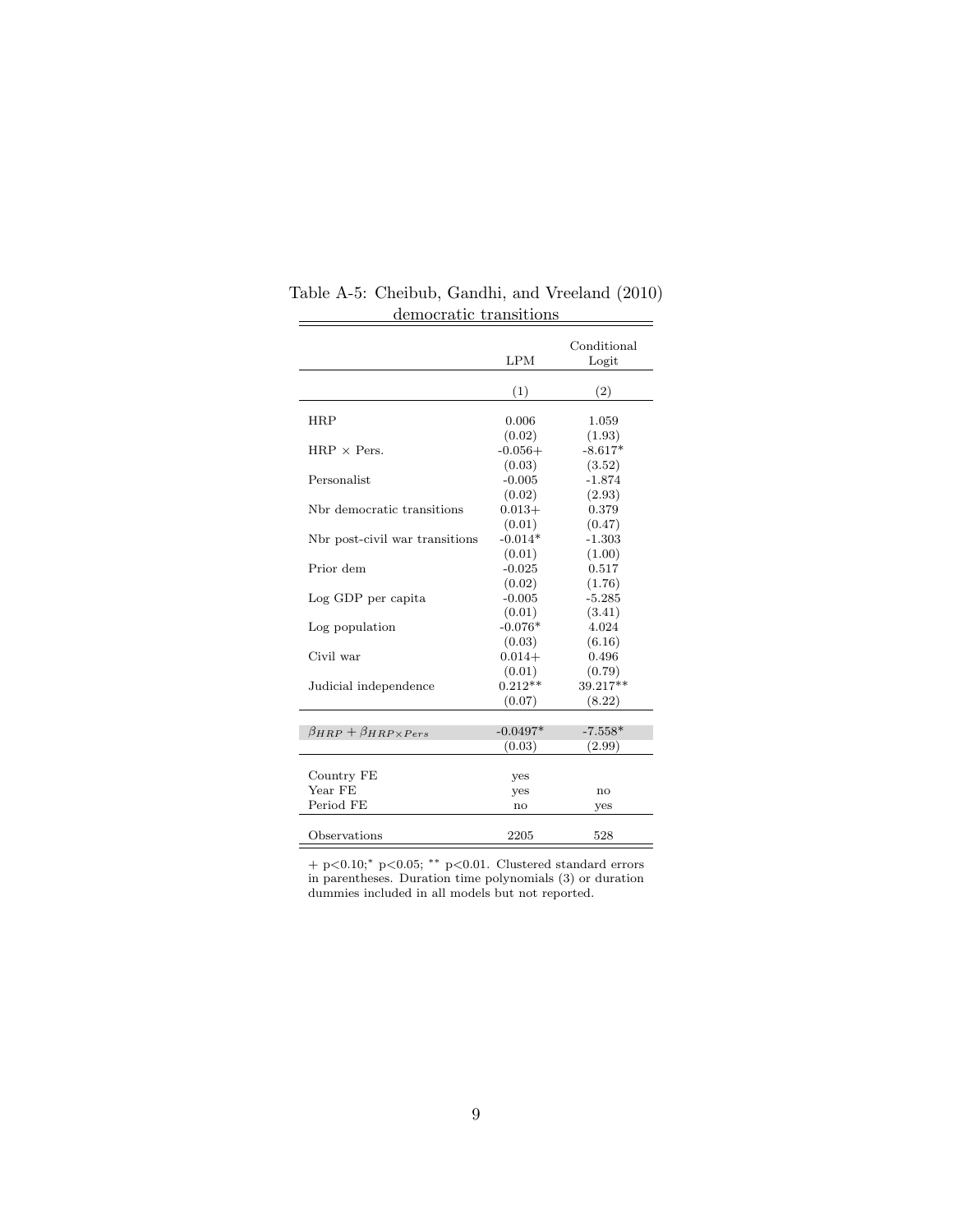| Time trend                             | Region-specific              |                              | Global HRP trend              |                               |
|----------------------------------------|------------------------------|------------------------------|-------------------------------|-------------------------------|
|                                        | <b>LPM</b>                   | Conditional<br>Logit         | <b>LPM</b>                    | Conditional<br>Logit          |
|                                        | (1)                          | (2)                          | (3)                           | (4)                           |
| <b>HRP</b>                             | $-0.012$<br>(0.04)           | 0.102<br>(1.27)              | 0.058<br>(0.04)               | 1.064<br>(1.08)               |
| $HRP \times Pers.$                     | $-0.125*$                    | $-10.874**$                  | $-0.110*$                     | $-4.087*$                     |
| Personalist                            | (0.05)<br>$-0.056*$          | (3.75)<br>$-4.545**$         | (0.05)<br>$-0.041$            | (1.79)<br>$-3.234**$          |
| Nbr democratic transitions             | (0.03)<br>$0.018*$           | (1.37)<br>$0.847*$           | (0.03)<br>$0.020**$           | (0.97)<br>$0.960**$           |
| Nbr post-civil war transitions         | (0.01)<br>$-0.011+$          | (0.38)<br>0.040              | (0.01)<br>$-0.018**$          | (0.32)<br>$-0.843+$           |
| Prior dem                              | (0.01)<br>$-0.020$<br>(0.04) | (0.59)<br>$-0.832$<br>(0.93) | (0.01)<br>0.001<br>(0.04)     | (0.49)<br>$-1.833*$<br>(0.91) |
|                                        |                              |                              |                               |                               |
| $\beta_{HRP} + \beta_{HRP\times Pers}$ | $-0.137**+$                  | $-10.771**$                  | $-0.053**$                    | $-3.023*$                     |
|                                        | (0.04)                       | (3.63)                       | (0.03)                        | (1.50)                        |
| Country FE                             | yes                          |                              | yes                           |                               |
| Region time trend<br>Global HRP trend  | yes<br>$\mathbf{n}$          | yes<br>no                    | $\mathbf{n}\mathbf{o}$<br>yes | no<br>yes                     |
|                                        |                              |                              |                               |                               |
| Observations                           | 2304                         | 861                          | 2304                          | 861                           |

#### Table A-6: Alternative time-trend specifications

+ p<0.10;<sup>∗</sup> p<0.05; ∗∗ p<0.01. Clustered standard errors in parentheses. Duration time polynomials (3) or duration dummies included in all models but not reported.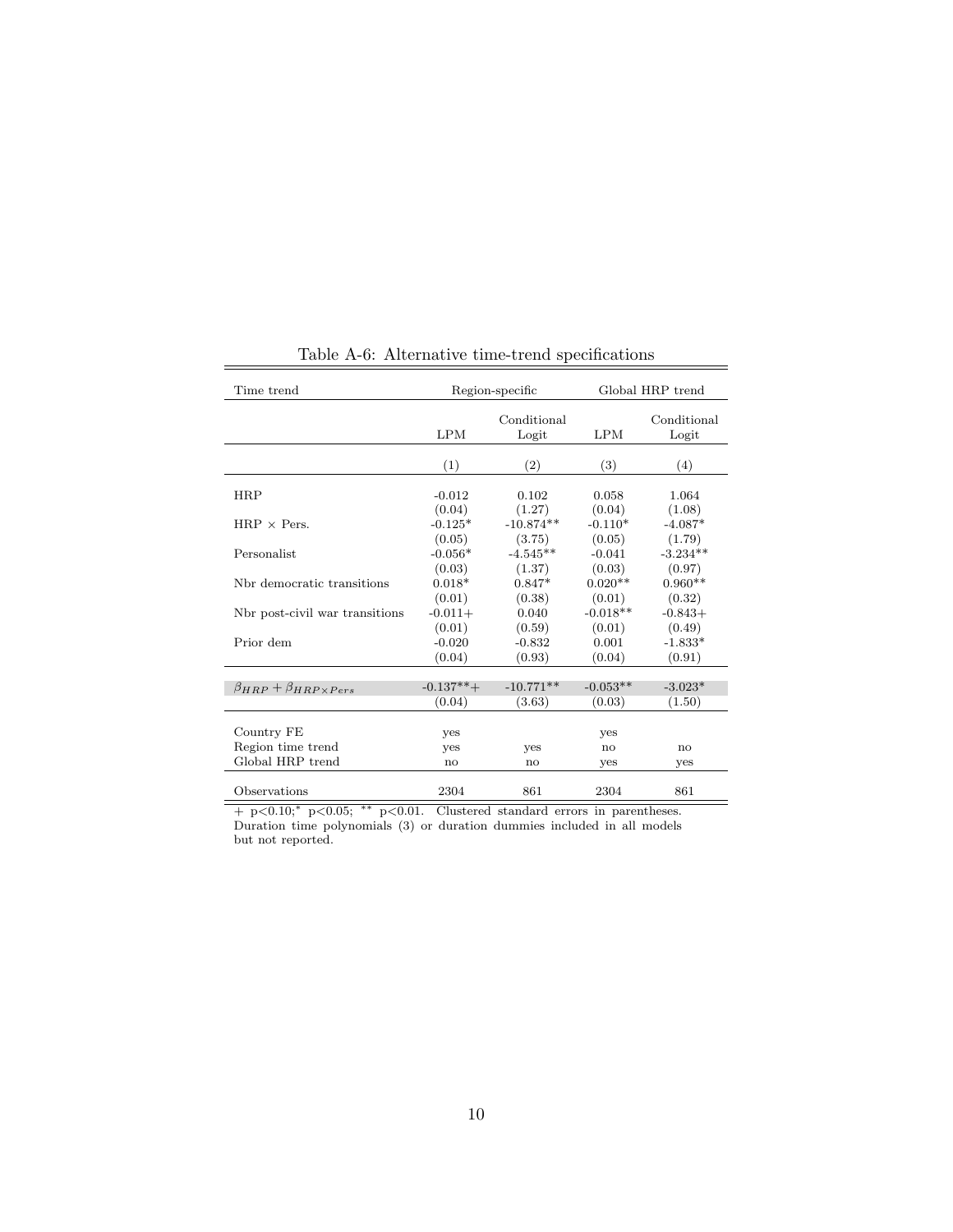|                                        | 2-year lag |                      |            | 4-year lag           |
|----------------------------------------|------------|----------------------|------------|----------------------|
|                                        | <b>LPM</b> | Conditional<br>Logit | LPM        | Conditional<br>Logit |
|                                        |            |                      |            |                      |
|                                        | (1)        | (2)                  | (3)        | (4)                  |
| <b>HRP</b>                             | 0.051      | 0.523                | 0.041      | 0.648                |
|                                        | (0.05)     | (1.50)               | (0.04)     | (1.48)               |
| $HRP \times Pers.$                     | $-0.125*$  | $-7.492*$            | $-0.095*$  | $-5.942*$            |
|                                        | (0.06)     | (3.17)               | (0.04)     | (2.49)               |
| Personalist                            | $-0.039$   | $-3.628*$            | $-0.037$   | $-3.078*$            |
|                                        | (0.03)     | (1.44)               | (0.03)     | (1.51)               |
| Nbr democratic transitions             | 0.009      | 0.766                | 0.009      | 0.738                |
|                                        | (0.01)     | (0.49)               | (0.01)     | (0.51)               |
| Nbr post-civil war transitions         | $-0.006$   | $1.453*$             | $-0.006$   | $1.381+$             |
|                                        | (0.01)     | (0.73)               | (0.01)     | (0.72)               |
| Prior demcoracy                        | $-0.001$   | $-1.254$             | $-0.000$   | $-1.294$             |
|                                        | (0.03)     | (1.12)               | (0.03)     | (1.14)               |
| Log GDP per capita                     | $-0.016$   | $-2.134$             | $-0.016$   | $-2.132$             |
|                                        | (0.02)     | (2.08)               | (0.02)     | (2.07)               |
| Log population                         | $-0.136**$ | $-27.301**$          | $-0.135**$ | $-27.363**$          |
|                                        | (0.05)     | (9.48)               | (0.05)     | (9.64)               |
| Civil war                              | 0.004      | 0.806                | 0.004      | 0.805                |
|                                        | (0.01)     | (0.66)               | (0.01)     | (0.65)               |
| Judicial independence                  | $0.373**$  | 20.734**             | $0.372**$  | $21.921**$           |
|                                        | (0.11)     | (6.40)               | (0.11)     | (6.59)               |
|                                        |            |                      |            |                      |
| $\beta_{HRP} + \beta_{HRP\times Pers}$ | $-0.0740+$ | $-6.968*$            | $-0.055+$  | $-5.294*$            |
|                                        | (0.04)     | (2.86)               | (0.03)     | (2.17)               |
| Country FE                             |            |                      |            |                      |
| Year FE                                | yes        |                      | yes        |                      |
|                                        | yes        | yes                  | yes        | yes                  |
| Observations                           | 2294       | 845                  | 2294       | 845                  |

Table A-7: Alternative HRP lags

+ p<0.10;<sup>∗</sup> p<0.05; ∗∗ p<0.01. Clustered standard errors in parentheses. Duration time polynomials (3) or duration dummies included in all models but not reported.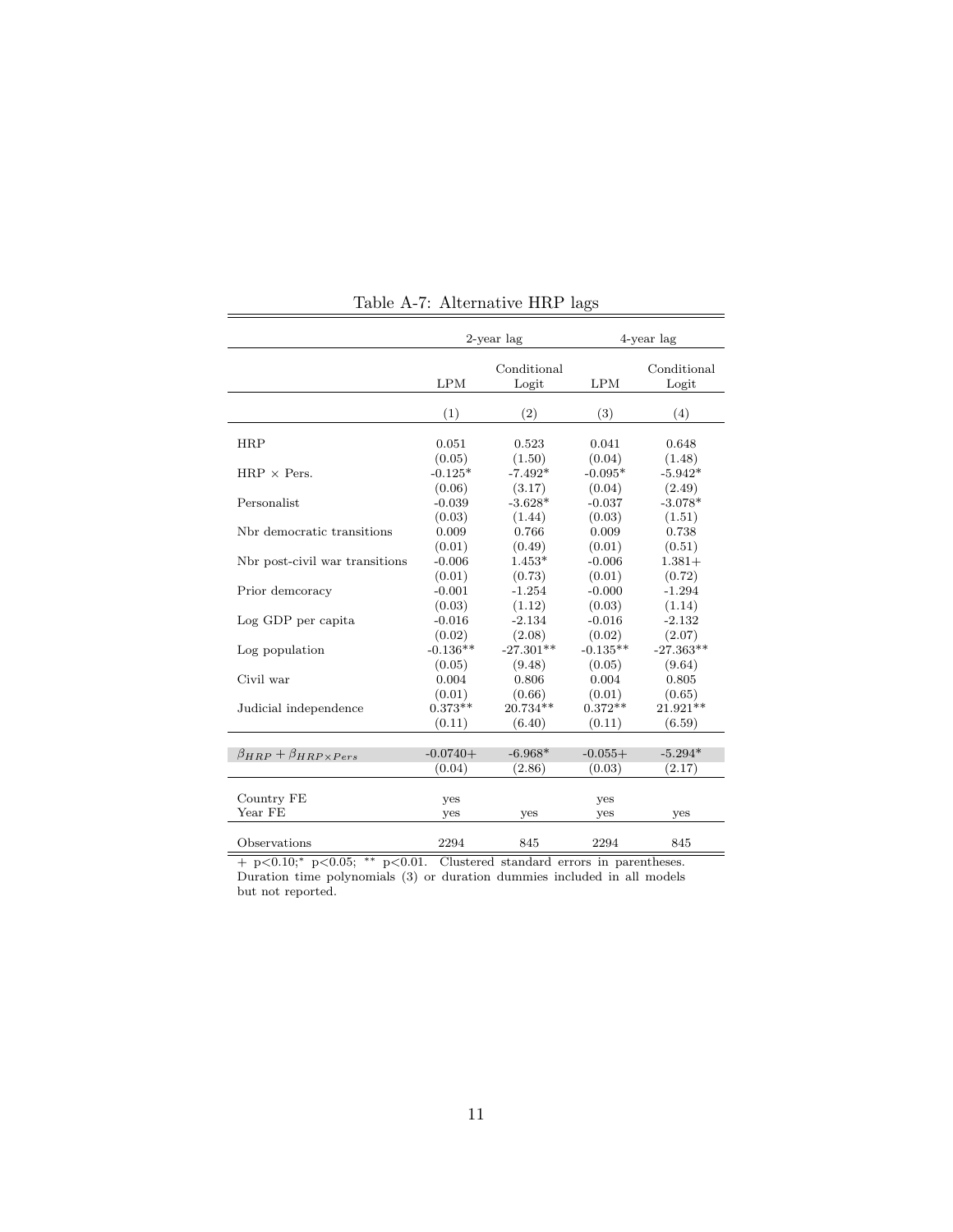|                                         | LPM                          | Conditional<br>Logit      |
|-----------------------------------------|------------------------------|---------------------------|
|                                         | (1)                          | (2)                       |
| <b>HRP</b>                              | $0.173*$                     | 1.207                     |
| $HRP \times Pers.$                      | (0.07)<br>$-0.196*$          | (1.92)<br>$-6.031**$      |
| Personalist                             | (0.08)<br>$-0.033$<br>(0.05) | (2.18)<br>0.160<br>(1.94) |
| Nbr democratic transitions              | 0.008<br>(0.01)              | 0.575<br>(0.58)           |
| Not post-civil war transitions          | $-0.008$<br>(0.01)           | 0.042<br>(0.81)           |
| Prior democracy                         | $-0.022$<br>(0.04)           | $-6.808**$<br>(2.39)      |
| Log GDP per capita                      | $-0.019$<br>(0.02)           | $-6.321*$<br>(2.88)       |
| Log population                          | $-0.136**$<br>(0.04)         | $-20.190$<br>(13.00)      |
| Civil war                               | 0.007<br>(0.01)              | 0.109<br>(0.75)           |
| Judicial independence                   | $0.380**$<br>(0.13)          | 33.875**<br>(10.67)       |
| $\beta_{HRP} + \beta_{HRP \times Pers}$ | $-0.022$<br>(0.04)           | $-4.824**$<br>(1.71)      |
|                                         |                              |                           |
| Country FE<br>Year FE                   | yes<br>yes                   | yes                       |
| Observations                            | 2018                         | 715                       |

Table A-8: Religious neighbors

 $\overline{\phantom{a}}$ 

 $\equiv$ 

+ p<0.10;<sup>∗</sup> p<0.05; ∗∗ p<0.01. Clustered standard errors in parentheses. Duration time polynomials (3) or duration dummies included in all models but not reported.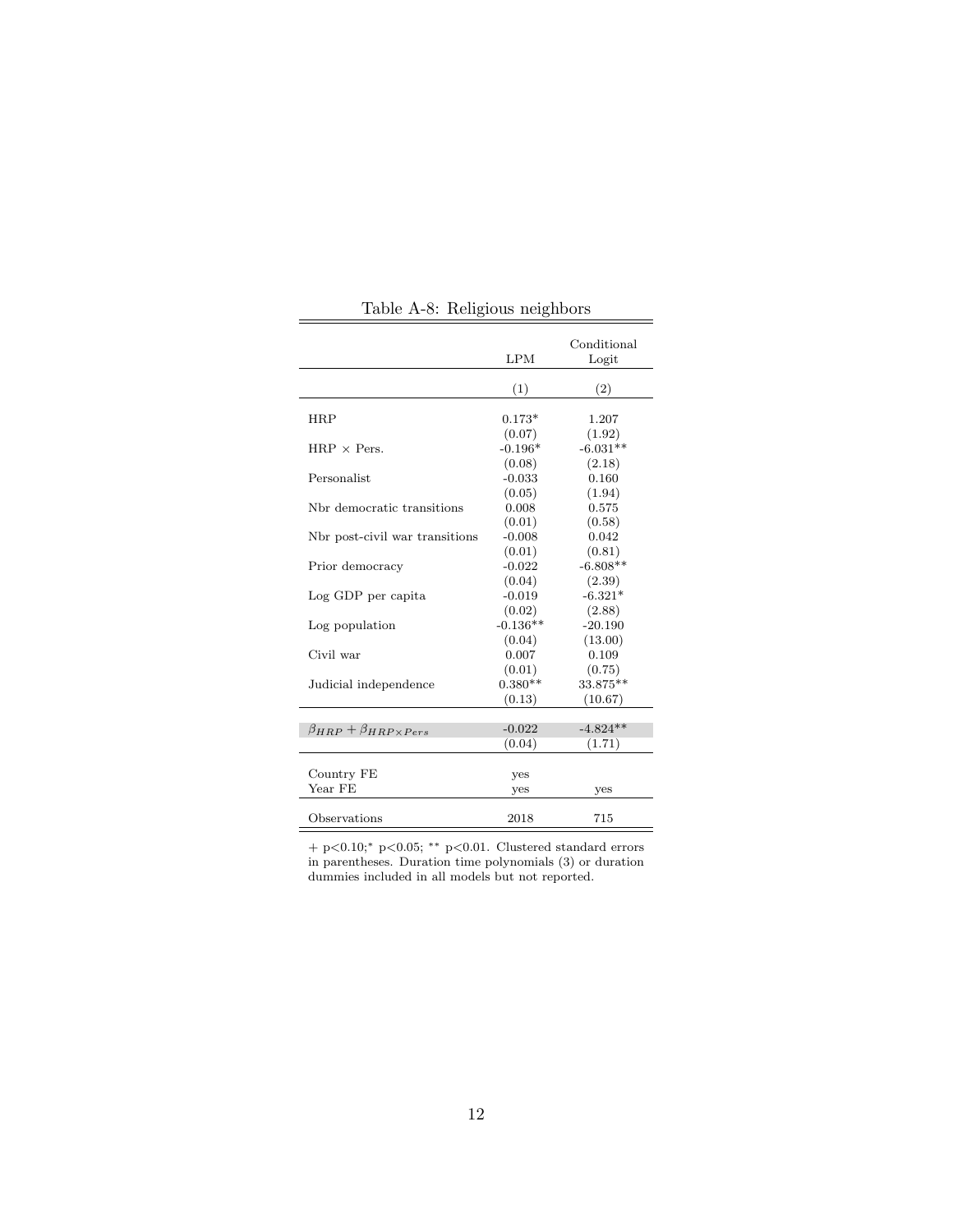

Figure A-1: Weighted neighbor prosecutions index. The vertical axis shows the values for the minimum distance-weighted measure of neighbor prosecutions. The horizontal axis shows the values for the number of neighbor country prosecutions using a 500 km minimum distance threshold, which is the threshold employed in Gleditsch and Ward (2006) to define 'neighboring country.'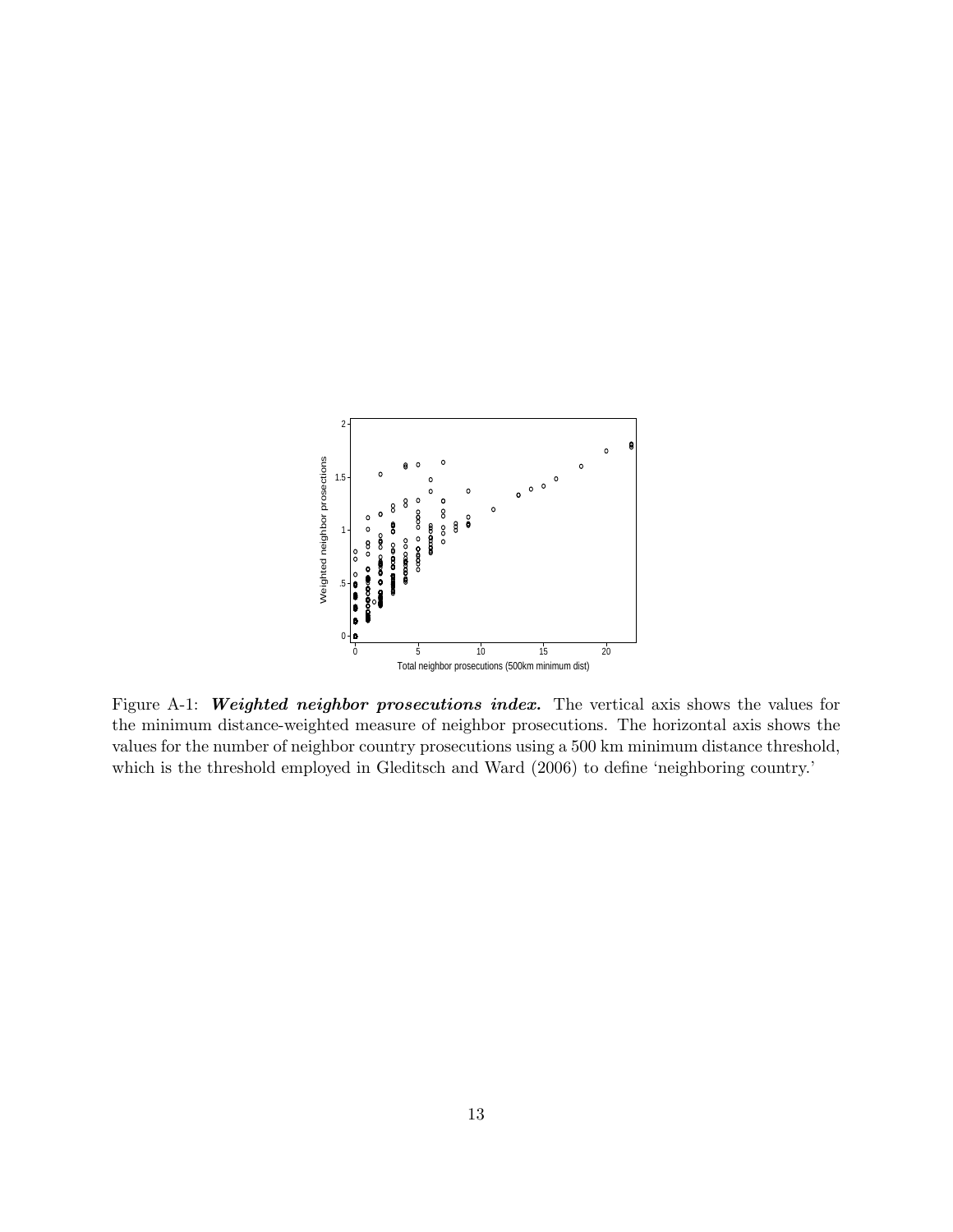

Figure A-2: Regional neighbor prosecutions and democratization. Horizontal axis is the democratization rate for dictatorships in a particular geographic region. Vertical axis is the mean level of the neighoring country prosecutions index, by geographic region.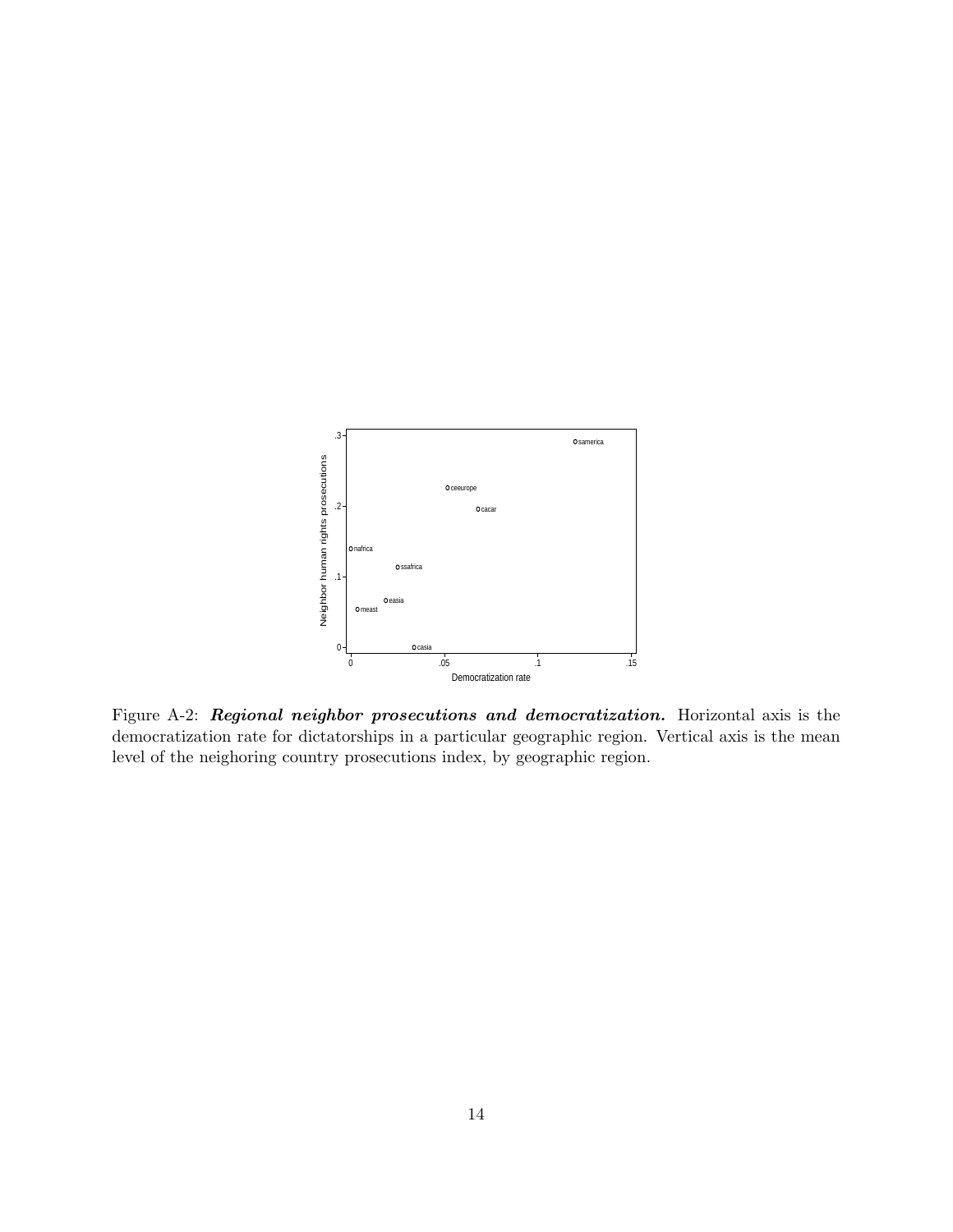

Figure A-3: Conditional logit simulation. Simulated predicted risk of democratic transition, from model estimates reported in column (2) of Table 1, except time period dummies were used instead of year fixed effects. All explanatory variables set at mean or median. The horizontal axis depicts a range of values for the weighted HRP variable, up to roughly one standard deviation above the mean. The absolute value of the estimates should not be interpreted literally because the conditional logit sample drops countries that do not democratize and therefore biases the baseline probability of democratic transition upwards.